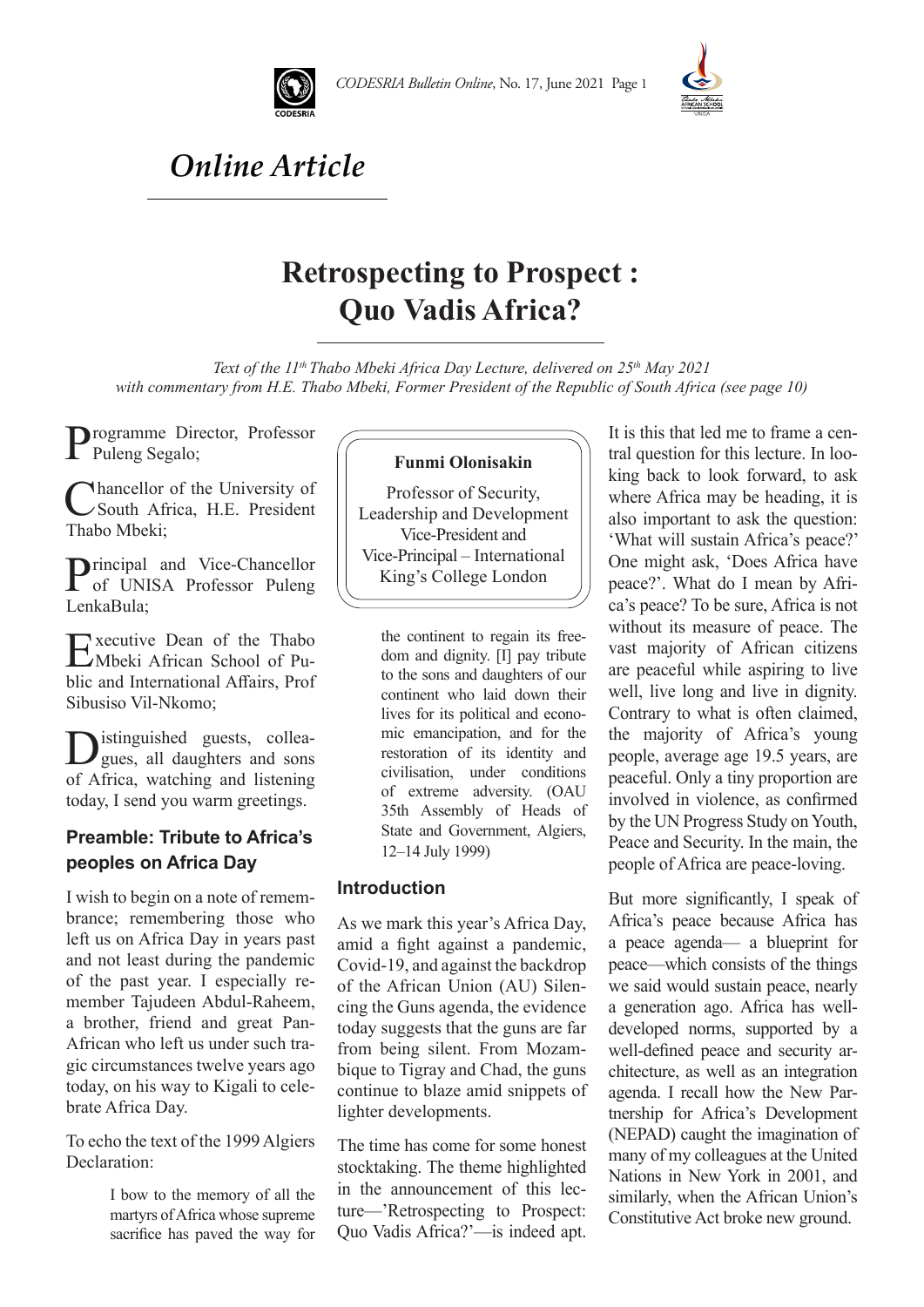It is therefore sobering for me to convey this key message at the start of this lecture: Africa's peace agenda is profoundly insecure as a result of deep flaws in its leadership infrastructure. The peace agenda is in crisis. The transition from non-intervention to non-indifference, which characterised the move from the OAU to the African Union, may be dead. There is a dire shortage of the quality of leadership that would secure and develop Africa. Had we proceeded on the trajectory that was planned, we might have managed to secure African peoples and moved significantly in the direction of silencing the guns. Nationally and internationally, the weakness of leadership and the non-rootedness of national leaders, their disconnection from citizens, has severely weakened institutions at all levels.

With this message in mind, I wish to make five inter-related arguments:

> **First**, Africa is not short of sound norms, many of which remain relevant for today's conditions. As such, we do not need new norms. But the existing norms are under attack and face severe contestation from several sources.

> **Second**, many of the situations for which these norms were developed remain unaddressed, and in some cases, we are witnessing a reversal of the progress realised towards securing the norms that were designed to secure Africa's peace—all due to leadership action or inaction.

> **Third**, the institutional architecture that supports Africa's blueprint for peace is not underpinned by an appropriate leadership software (which I describe later), and it is severely challenged by new threats that might render the African peace and security architecture unfit for purpose.

**Fourth**, Africa is fast becoming a site in which external vultures (of both state and non-state extraction) feast, sometimes cloaked in the image of messiahs coming to rescue Africa from the scourge of terror. New and old actors add to the complexity.

**Fifth** and last, for Africa's peace to be secure, it must stand on three equal and interconnected pillars in a relationship that places people at the centre of the nation and the supra-nation project for the realisation of Africa's peace and development.

#### **Clarifying concepts**

I have used the phrase leadership infrastructure several times already and I think it is important to say what I mean by this. Leadership infrastructure has two key components—the hardware and the software (Olonisakin 2020: 4). The hardware is the tangible aspect of the infrastructure, which can include buildings, laws that confer power to institutions, and staff. It symbolises the existence of those institutions.

While these symbols can exercise powerful influence because they project an image of power and possibly sophistication, it is the way that the power conferred to them is exercised that determines their continued relevance. This is the software element of leadership, which is perhaps more important than the hardware (Olonisakin 2020: 4). It includes the way that power is organised and exercised as well as the kind of relationships that it builds with the broader society over time.

Outside the formal realm, that software is also the shared expectations and interests that form across society at all levels. Uncovering the nature of the software of the leadership infrastructure requires an understanding of the leadership

process. A process-based approach to leadership focuses on how leaders and the communities they serve exchange influence within a given context. That interaction is the lifeblood of leadership. This brief conceptual glimpse provides us with the necessary tool to understand the failure of the existing leadership infrastructure and, by the same token, the way forward.

Over-reliance on the hardware elements of the leadership infrastructure at the expense of the software renders governance at national, regional and global levels unfit for purpose when confronted by challenges, such as a political or security crisis, or a health crisis as we have seen with Covid-19. The crucially important software dimensions of leadership must be refitted to the leadership infrastructure at all levels (Olonisakin and Murday 2021).

## **Evidence of commitments made by African leaders**

#### *Normative Frameworks*

Let's now look at some of the evidence supporting these arguments. Africa has a sound normative framework for the prevention, management and resolution of conflict. We have seen the adoption of important instruments to address the root causes of conflict and promote conflict prevention. This provides important evidence of what African leaders committed to when the transition from the Organisation of African Unity transitioned to the African Union:

- Condemnation and rejection of unconstitutional changes of government
- Protocol to the African Charter on Human and People's Rights on the establishment of an African Court of Human and People's Rights
- African Charter on Democracy, Elections and Governance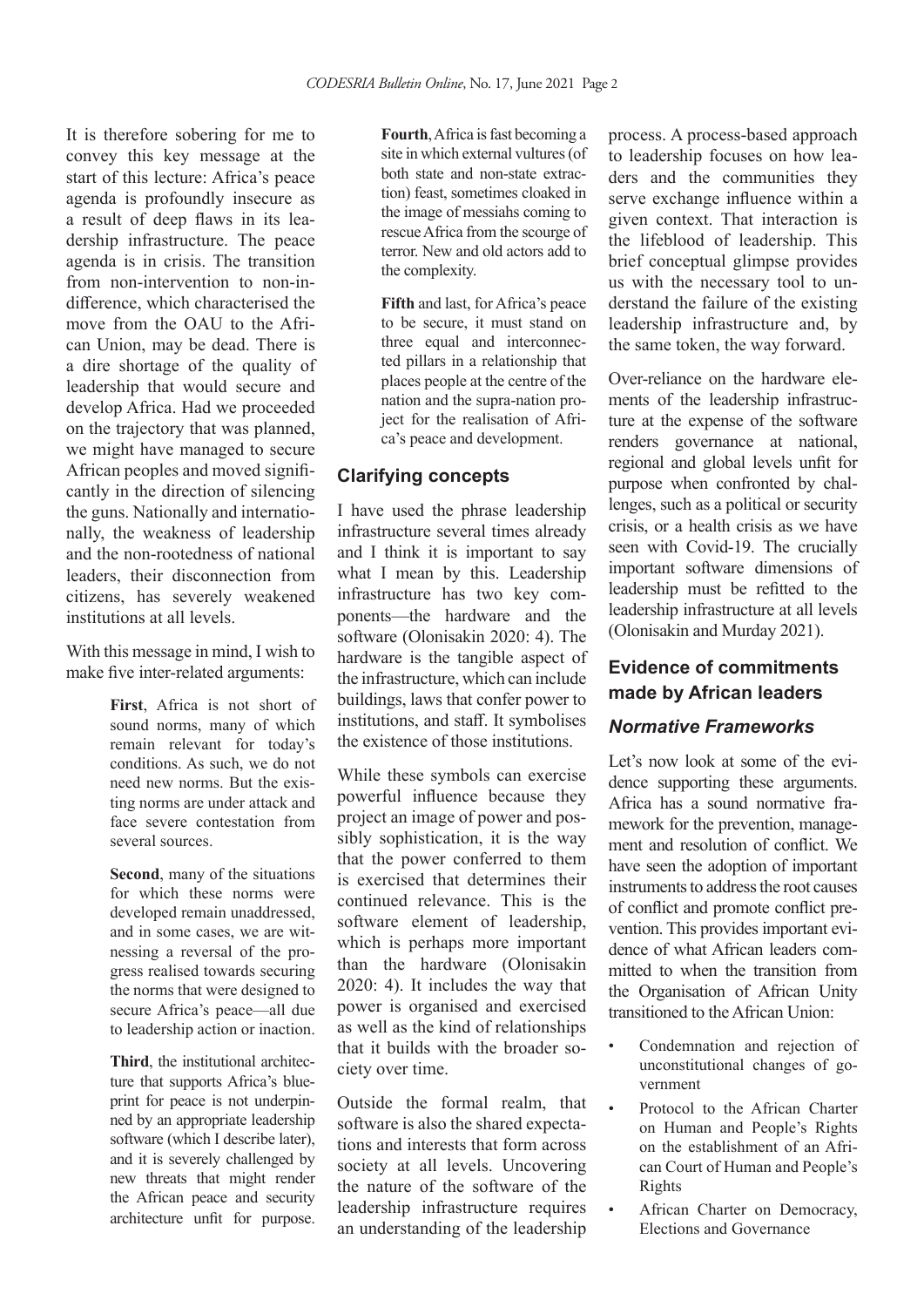- Guidelines for African Union Electoral Observation and Monitoring Missions
- The Protocol to the African Charter on Human Rights on the Rights of Women in Africa
- The Solemn Declaration on Gender Equality in Africa.

## *The Constitutive Act of the African Union and the African Peace and Security Architecture (APSA)*

It is also worth highlighting several aspects of the AU Constitutive Act and the APSA. It is nearly twenty years since the formation of the African Union. The Constitutive Act establishing the African Union embedded a number of the norms that existed independently. The commitments were clear in the principles articulated under Article 4 of the Act, which include:

- (a) participation of the African peoples in the activities of the Union
- (b) establishment of a common defence and security policy for the African Continent
- (f) prohibition of the use of force or threat to use force among Member States of the Union
- (h) the right of the Union to intervene in a Member State pursuant to the decision of the Assembly in respect of grave circumstances, namely: war crimes, genocide and crimes against humanity
- (j) the right of member states to request intervention from the Union in order to restore peace and security
- (p) condemnation and rejection of unconstitutional changes of governments.

And in other articles:

• Article 17: provides for the Pan-African Parliament – ;…to ensure the full participation of African peoples in the development and economic integration of the continent ...

- Article 18: provides for the Court of Justice of the Union
- Article 20: provides for the Commission of the Union, which shall be its Secretariat.
- Article 23: provides for imposition of sanctions for a) Member States that default on payment of their contribution to the Union budget; and b) for failure to comply with policies of the Union.

The Protocol Relating to the Establishment of the Peace and Security Council in the African Union, ratified in December 2003, led to the establishment of the African Peace and Security Architecture (APSA) in 2004 and the rigorous pursuit of its implementation thereafter (AU 2003). Article 2 established the Peace and Security Council as a 'standing decision-making organ for the prevention, management and resolution of conflicts', and as a 'collective security and early warning arrangement to facilitate timely and efficient response to conflict and crisis situations in Africa.'

The PSC would be supported by:

- The AU Commission
- The Panel of the Wise
- A Continental Early Warning System
- An African Standby Force
- A Special Fund.

Regional Economic Communities (RECs) are a building block of the APSA, as are Regional Mechanisms (RMs) for Conflict Prevention, Management and Resolution (AU 2008).

Several strategic plans were also developed, among them, the Institutional Transformation Programme (ITP). Some progress was realised at first, but things began to dip as the term of the first Chairperson of the AUC, Alpha Oumar Konaré, was ending. In an article in International Affairs, which sought to assess the progress of APSA after its first ten years, Alex Vines stated:

> the initiators of continental projects such as the New Partnership for Africa's Development and the African Peer Review Mechanism, among them Thabo Mbeki of South Africa, Abdoulaye Wade of Senegal and Olusegun Obasanjo of Nigeria, are no longer in office as national presidents, and their successors lack the visionary drive for a pan-African project. (Vines 2013; Murithi 2012)

While this was acknowledged in several quarters, it might be said that many of us tend to romanticise the idea of the good old days and might not appreciate the good that is being done in front of us today.

Even if we take such observations at face value, it is important, eight years after this assessment, to take a critical look at the evidence before us and then ask ourselves very frankly, whether the normative framework set up two decades ago remains intact, and whether the architecture that was designed to implement it is credibly still fit for purpose.

In examining the progress made, let us take a sample of situations on the continent in the last year or two, and subject them to a test of norm integrity and architectural safety to see what we will find.

## **Bringing the evidence to bear (***I): Elections and unconstitutional changes in government*

Let's look at the AU's handling of elections, which are typically seen as the barometer of countries' progress toward democratisation. One of the best-established African norms in this respect is the one relating to unconstitutional changes of government, particularly through military coups. From a time when military coups were the order of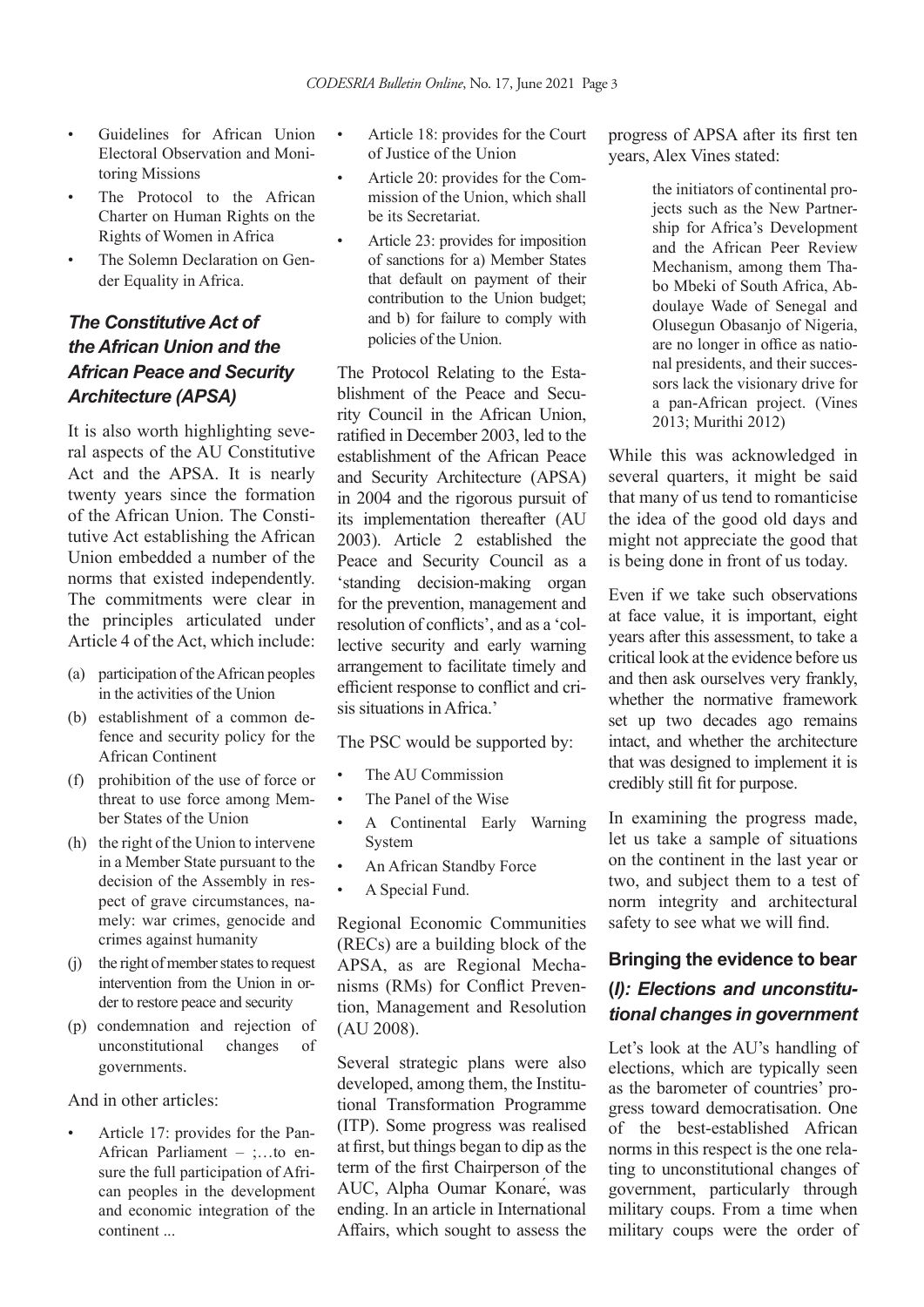the day, we have come to expect that any take-over of government by the force of arms will be met by the suspension of that Member State and by sanctions. Invariably, however, the affected Member State is supported to return to the Union. Thus far, no Member State that was suspended by the AU for reasons of unconstitutional change in government has resigned from the Union.

The more challenging situation is that of the extension of presidential term limits, either through the 'front door' or 'back door'. Those who have chosen to extend their stay in power are rarely sanctioned. The continent is clearly suffering a reversal in this respect as outlined in the examples below:

Where the African Court of Human and People's Rights makes a judgment that an attempt at extending a presidential term limit is illegal or unconstitutional: On at least three occasions in the last couple of years, some states have defied the ruling of the African Court. Côte d'Ivoire is a case in point (Abebe and Adem 2020). The regime of Alassane Ouattara failed to honour the demands or implement the judgment of the African Court. In essence, the regime committed an illegality by ignoring the judgment of the African Court, which specifically requested that: a) The Ivorian Independent Electoral Commission (IEC) should be reconstituted before the presidential elections; and b) various Ivorian leaders (including the country's former president Laurent Gbagbo) should be permitted to participate in the elections. The African Court made similar rulings in Guinea and Benin. The AU had no say in any of this. Côte d'Ivoire has since sought to 'withdraw its declaration of jurisdiction' arguing that the African Court 'violated Côte d'Ivoire's national sovereignty' (Jeune Afrique 2020).

The action or inaction of the AU Commission has tended to cement a pattern that weakens the integrity of the normative instrument and thus undermine the legitimacy of the African Court: The AU Commission proceeded to monitor the elections in Côte d'Ivoire, when it could have taken other decisions, including making a statement that necessary conditions did not exist for elections in the Member State, and refusing to deploy election monitors as a result. To be clear, the RECs are not without a role. ECOWAS, for example, did not challenge presidents Alpha Condé in Guinea and Alassane Ouatarra in Côte d'Ivoire. This underscores the vital importance of collaboration between the AU and its RECs, at least on the question of implementing the AU norms.

In the recent case of Chad, following the death of Idriss Deby, we are seeing a reversal of even the aspect of unconstitutional changes of government, which the AU has traditionally been better at condemning and rejecting. Failure by the AU to suspend Chad and impose sanctions, even if only symbolically, is further confirmation of a reversal for our Union.

While the Regional Economic Communities are not necessarily faring better overall, the ECOWAS Commission has a better record in terms of resisting unconstitutional change in government. For example, ECOWAS, in 2011, refused to monitor elections in the Gambia, arguing that conditions were not right (BBC Gambia 2011), and following the most recent coup in Mali, sanctions were imposed, notwithstanding external interests to the contrary.

What must we make of these developments? While the AU Commission has many gaps, the task of suspending a Member State or imposing sanctions is not the responsibility of the Commission but of AU Member States. The question of the motivation of Member States will be discussed later. However, regarding the AU Commission, any observer would be justified in drawing any of the following conclusions: a) that the AU Commission lacks confidence and is thus self-censoring in relation to the powers accorded it under AU protocols for fear of offending powerful heads of state even when their actions undermine AU established norms; b) that the AU Commission is, in part, lacking in competence; or c) that there is a deliberate anti-norm behaviour in the Commission.

It is difficult to know which of the above plausible conclusions is the real issue. This notwithstanding, nearly twenty years after the establishment of the African Union, one must raise concerns about why the AU Commission is not playing the critical role that is expected of it. The expected self-confidence of the Commission seems lacking at the moment.

In sum, Africa does not lack normative instruments. The challenge is with their effective implementation and the sheer absence of sanctions for non-compliance. And when sanctions are effected, they are done selectively. The norms of the continental and sub-regional organisations are valid. But the abject lack of enforcement of these norms in addition to leadership gaps are problems that are not easily surmountable.

### **Bringing the evidence to bear**  *(II): The Ethiopian-Eritrean military offensive against Tigray*

The Tigrayan war has been instructive. This case stands out. It is the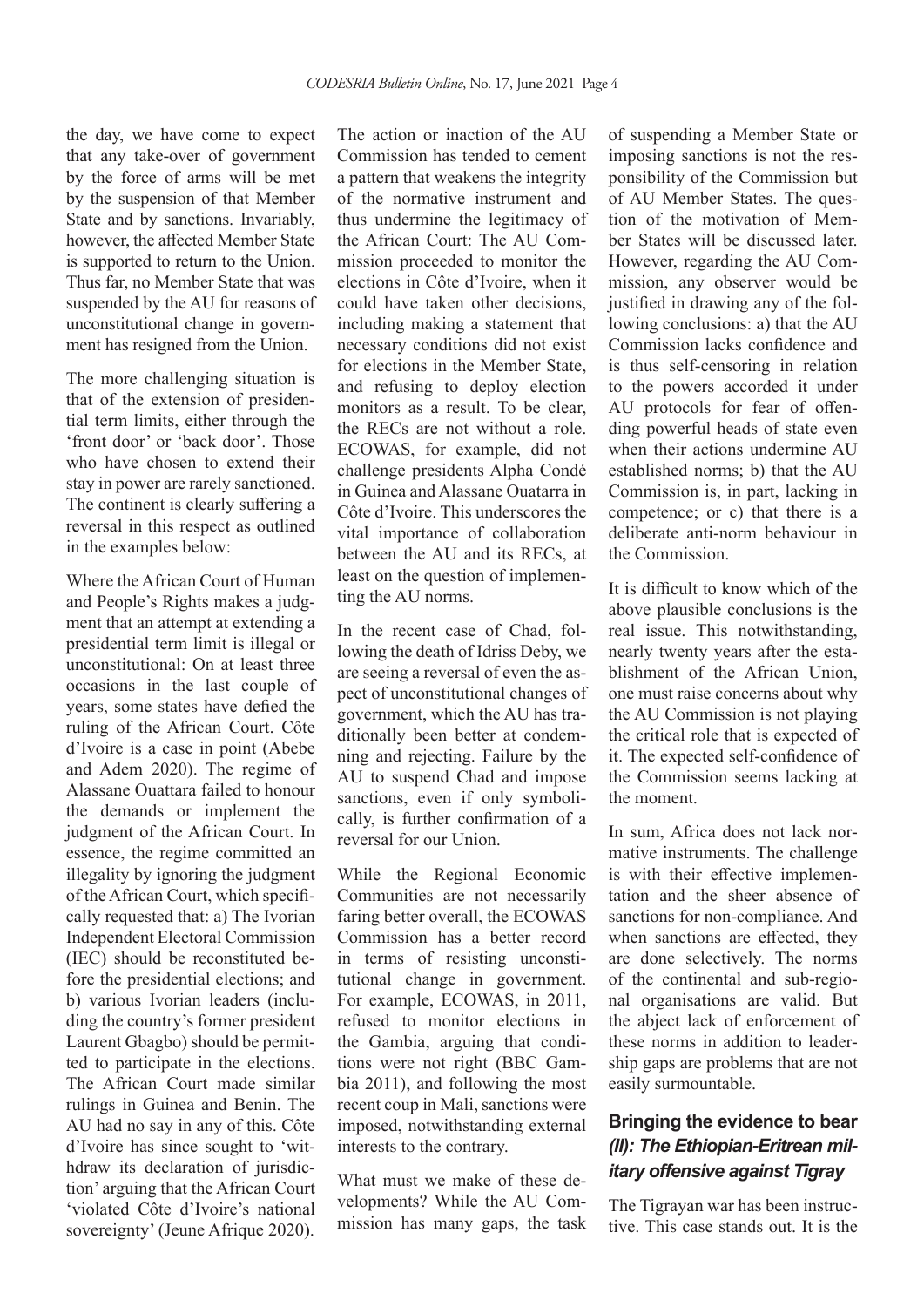situation in which all the threats to the AU normative framework come together, completing the unravelling of the AU peace architecture. The war, which broke out in November 2020, revealed an alliance between the governments of Ethiopia and Eritrea, the second of which has reportedly deployed thirty-six divisions in the Tigray attack since the outbreak. Eritrean troops have been accused of many atrocities, in effect crimes against humanity, in Tigray (Walsh 2021). There is no official count of just how many Tigrayan lives have been lost, but it is estimated that some 5.2 million people need humanitarian assistance in Tigray (Walsh 2021). If large-scale relief is not forthcoming, that region of Ethiopia might be plunged into famine in another three months' time. Ethiopian and Eritrean soldiers are currently blocking aid to the region. Indeed, for much of the nearly six-month war, blockage of humanitarian access and communication blackout have been recurring features.

The scale of the devastation against civilians in Tigray is of great concern and has raised questions from the international community outside Africa. We might be watching, with our arms folded, the largest humanitarian crisis and disaster developing on our continent in a while. It is one thing not to act, but it is another to be indifferent when the world tries to help. Thus far, there is no credible or legitimate African institution dealing with the international community, even informally, on the question of the humanitarian crisis in Tigray.

We also hear very little about the cost of this war to all the people of Ethiopia, or to Eritrea, which has committed so many of its men and women to this war. How many lives have been lost? How many body bags have been taken back to Asmara and how many have been returned to their families in the rest of Ethiopia? Who is counting the costs? All of this needless loss of lives is occurring at a time when the rest of the world is preparing for better development for their people post-pandemic.

The claims of ethnic profiling have also been greeted with silence. One of its manifestations has been in African and UN peacekeeping operations, from Darfur to South Sudan and Somalia, where Ethiopian soldiers of Tigrayan ethnicity have been forcibly withdrawn from the missions and repatriated to Ethiopia often without the knowledge of the missions (Lynch and Gramer 2020). The UN has tried to provide asylum through the UNHCR where possible.

We are therefore seeing a crisis of norms. It is a setback for the move from non-intervention (under the OAU) to non-indifference by the African Union. The foundations of APSA are being short-shrifted. IGAD is side-lined and the principle of subsidiarity seems nonexistent in this regard.

In addition, some of the dynamics of the Tigray war confirm new threats to Africa. We are seeing a militarisation of the Horn. We are also witnessing a renegotiation of the African state (I will come to this shortly). The Tigray war broke out on the back of a wounded international system. Actors who do not subscribe to the normative instruments, humanitarian law or conventions, including the AU norms, have gained an upper hand. Non-African powers did a lot of damage, with reports that the United Arab Emirates (UAE) introduced drones to the conflict with devastating effect. Despite initial denials of this external involvement there has been subsequent confirmation of the UAE's

involvement (Solomon 2020; DW.com 2021). The backing of actors from the Gulf has contributed to the erosion of AU norms.

## **What aspects of the African Peace and Security Architecture (APSA) could have responded to Tigray?**

The Tigray conflict is an internationalised conflict and not an internal conflict, as has been portrayed. Even if it were an internal conflict, non-interference would not be an excuse. It is an international conflict. One could ask therefore why AMISOM is in Somalia. While this is not about proactively deploying a mission, it is clear that African ownership and leadership is glaringly missing on the question of Tigray. Whatever happened to Article 4(h) of the Constitutive Act of the Union? Not even a statement on it or the threat of invoking it is anywhere on the radar! All the normative instruments were not invoked. It is difficult to challenge an argument that says that the AU abdicated its role completely here. The fate of APSA may have been sealed by the conflict in Tigray.

In one of my research interviews several weeks ago, preceding this lecture, I captured this statement from one of my respondents, which I want to repeat verbatim to avoid much being lost in translation:

The African continent has betrayed the people of Africa when one people or political community [referring to the people of Tigray] feel so betrayed by Africa. They may not have expected the AU to support or oppose; but they were expecting the AU to cooperate for establishment of a humanitarian corridor. What happened to the African Union and the African media? Africa is silent and indifferent…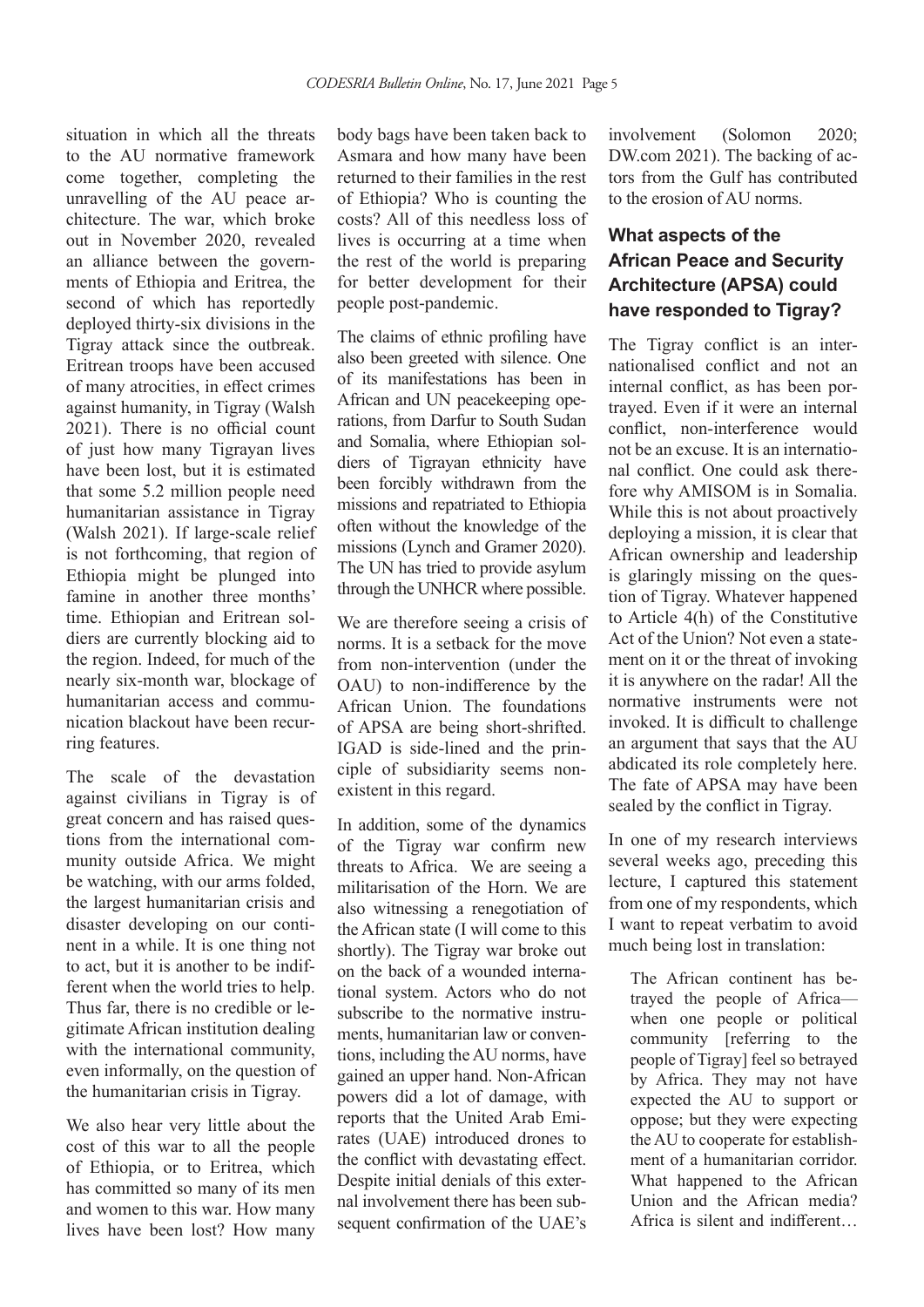How can a continental organisation keep silent in the face of the suffering of the very African people it claims to exist for? The African Union is complicit…

The question must be asked, 'Where is African leadership and ownership?', particularly when Africa's representatives at the UN have not projected their voice on this issue. The three African members of the UN Security Council— Kenya, Niger and Tunisia—have not provided clear leadership on the question of Tigray. Rather, they seemed to go along with the position of China and Russia, who delayed the UNSC decision, arguing that Tigray was an internal conflict and that Africa should take the lead on this issue (AFP 2021). Interestingly, it was the new US Permanent Representative to the United Nations, Linda Thomas-Greenfield, who organised the first public discussion to draw attention to the humanitarian situation in Tigray, 'to assess conflict-induced starvation …' (Nantulya and Charbonneau 2021). And it took Lisa Thomas-Greenfield to challenge the rest of the UNSC membership on the Council's silence on the situation in Tigray. At the meeting on 22 April 2021, following which the Council eventually issued its first public statement on Tigray, Ambassador Thomas-Greenfield asked: 'Do African lives not matter as much as those experiencing conflict in other countries?' (Nichols 2021). Thus, in reality, we must ask, 'Where is African leadership on this Tigray issue?' Why are we hearing only the voices of external actors—the US and the European Union—on this? Can we avoid a repeat of Libya, where Africa was a tad too slow to raise its voice? By the time African political action came in response to Libya, it was too late.

There is more to come in Tigray. It seems the war is far from over. If recent reports are correct, and the balance is shifting in favour of the Tigray People's Liberation Front, the full implications for the Horn must be considered, beyond the humanitarian crisis. There can be no doubt that we are seeing a renegotiation of the African state, and the landscape of the Horn of Africa is likely to change profoundly. The nature of the African state is what this conflict is about. The underlying issue is about the state in the Horn.

This is fundamentally an unfinished ideological conflict between those who seek a centralised unitary system and those who argue for a multinational ethnic federation. Whichever way this war ends, we will see a domino effect in the Horn of Africa. The AU or at least the rest of Africa will be confronted with the question of how to structure the African state. A few decades ago, the leaders of Africa agreed an arrangement to preserve colonially inherited borders as part of an effort to prevent a raft of conflicts by states seeking to return to precolonial boundaries. Where are the leaders to lead a new conversation if the current landscape of the Horn faces severe and imminent contestation? Sadly, the militarisation of the Horn has already begun and so this ideological conflict might not be settled without wars of unprecedented proportions unless African leaders take full cognizance of the evolving situation.

## **Implications for peace and security in the Horn of Africa and role of external actors**

If the silence of African leaders in relation to the humanitarian situation in Tigray is this deafening, what hope have we that our leaders will respond in their collective (which is the key strength of the Union) to escalating crisis situations elsewhere, from Mozambique and Cameroon, to Chad and the Sahel? Perhaps it is already too late. African leaders may have already ceded much of the continent to all forms of external actors who have both seemingly benign and harmful intentions. The militarisation of the Horn of Africa is already in process, if not significantly advanced. Imagine the fate of the Somali regions, Djibouti and Somaliland.

Avoiding a situation in which Africa becomes the place where vultures feast certainly requires a kind of collective and strategic leadership that is thus far missing. The geopolitical interests in Africa are not likely to subside anytime soon. The strategic location of the Horn, its abundant natural resources and raw materials, and concerns around terrorism, piracy and migration in a young continent, are all tied to external military presences in Africa. All powers in the world are using hybrid warfare, including private military companies tied to the activities of their establishment. Chad's important role as a country is to be an instrument for hybrid warfare. We are seeing a changing conflict environment due to asymmetric warfare with changing and new technologies.

In addition to the Horn, there is enormous international involvement in the Sahel. It is the threat area for Europe, and the priorities of Europe do not always coincide with those of the people of Sahel, even when their governments align themselves with European priorities. Indeed, there is significant foreign military presence in Africa and it is noteworthy that it is not only the forces of the former colonisers, like France and the UK, who are present in Africa (Neethling 2020). The US and France have the most significant presence. There are also now third-level forces who are building bases in Africa. From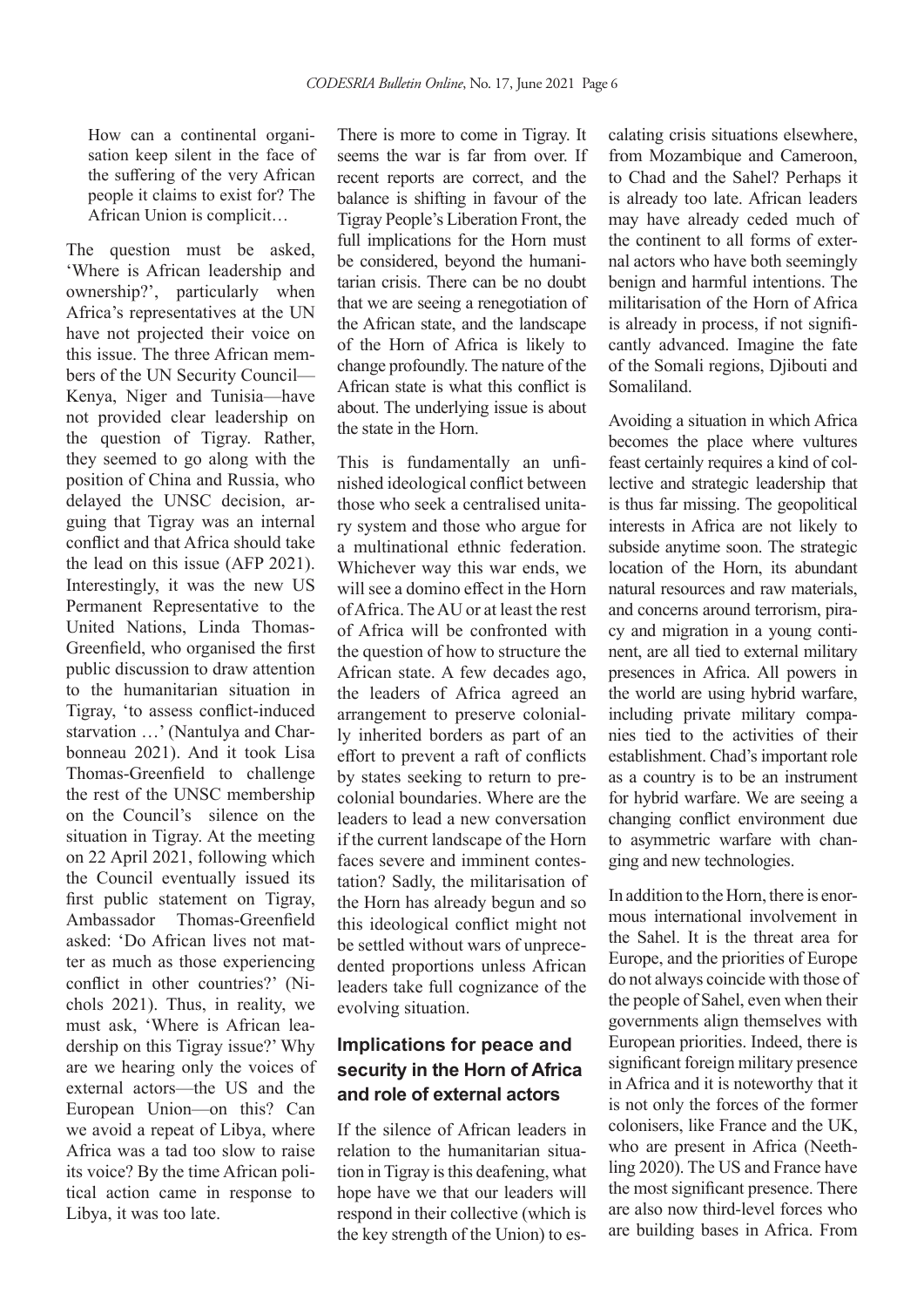China and Russia, to the Qataris and Emiratis, India and Turkey, among others, the scale of foreign military presence is unprecedented and it is an issue about which the AU has raised concerns (AU 2016).

Clearly, the AU is unable to bring any influence to bear on this matter given the range of bilateral agreements between its members and various foreign powers and actors. A number of leaders and governments have already outsourced their own security to external forces (Smith 2021). In my own country of origin, Nigeria, for example, our president was compelled by the situation of growing insecurity to ask US AFRICOM for help to deal with the security challenges (Reuters 2021). Not only is this a reversal of Nigeria's position on the question of US AFRICOM military presence in Africa, this request is also coming from a country that prided itself as the keeper of peace in the region and the only one that could stand up to foreign powers like France.

#### **So, what are we to make of our continental peace agenda?**

One of the key weaknesses is that the AU has not been able to build consistent and stable relationship with the RECs. The tension between the centre and the periphery has never been resolved. There is inconsistency with regard to when to prioritise the concept of subsidiarity and comparative advantage and thus cede action to the regions with support from the centre. In fact, at the level of the AU there is sometimes preference for subordination rather than subsidiarity. The reality, however, is that the AU does not control troops, while regions can mobilise troops. Between the regional organisations, too, there are sometimes tensions and envy. ECOWAS was seen as a model for a long time. This is now not the case.

Interestingly, in contrast, for the first time the AU is now financing most of the political offices for peace and security across the continent. This is a good trend. The Peace Fund has secured more than half of the targeted USD 400 million. The dependence on external funders for project funding remains, even though there is a gap between commitment and actual funding. The new sanctions regime on non-payment of dues has made a difference. The PSC for the first time will have its own funds to allocate to its identified priorities, be they mediation, preventive diplomacy or engagement in Somalia and the Horn. It is an irony that this progress is being realised when the political leadership to address difficult crisis is missing.

Overall, the AU peace architecture is not only facing a problem of implementation and leadership, it is also not dynamic in response to new threats. The AU is neither living up to expectation in relation to new threats nor is it able to deal with the impact of a wounded international system, part of which is manifested in the monetised approach of the Gulf States and involvement of third forces.

### **Reflecting on the gaps and the reversal**

These flaws cannot be overcome if there is no rethink of the leadership infrastructure. There has been overwhelming focus on the leadership hardware at many national levels and at regional and continental levels, without corresponding focus on the software, the relationships with people across African societies represented by organised or associated groups of people in civil society broadly.

It is difficult to get mechanisms to work if we do not build a relationship with societal organisations. The success of the OAU/AU two decades ago cannot be divorced from the growth of vocal civil society networks after the Cold War. We have since seen a gradual cooptation of people's power. The substance has been hollowed out in many contexts with the leadership of civil society organisations coopted or decapitated.

Looking back, the effectiveness of ECOWAS, AU, SADC, etc., was related to the level of internal pressure from civil society on bad governance. Starting in the early 1990s, this reached a peak in the early 2000s. The ruling elite has in many cases taken a backward step and retreated from liberal democratic practices, where leaders were in tune with civil society organisations that gave rise to some of the interventions. The success of ECOWAS and AU was built on this. The relationship between people and continental leaders that we saw in the 2000s has all but disappeared. ECOWAS connected with people's call for change in West Africa. The AU also moved in this direction, making important pronouncements on its normative instruments, and on more than a dozen occasions the AU deployed sanctions against Member States for non-compliance with its norms. All of this is now under threat.

#### **The flicker of hope**

To be certain, Africa is not without hope. Whenever we have seen a flicker of hope in recent times, it has been from ordinary Africans, rising up for the sake of their own fundamental freedoms, for the pursuit of their aspirations to live well and live long. The mass movements—people's protests in Tunisia, Egypt, Burkina Faso, Senegal,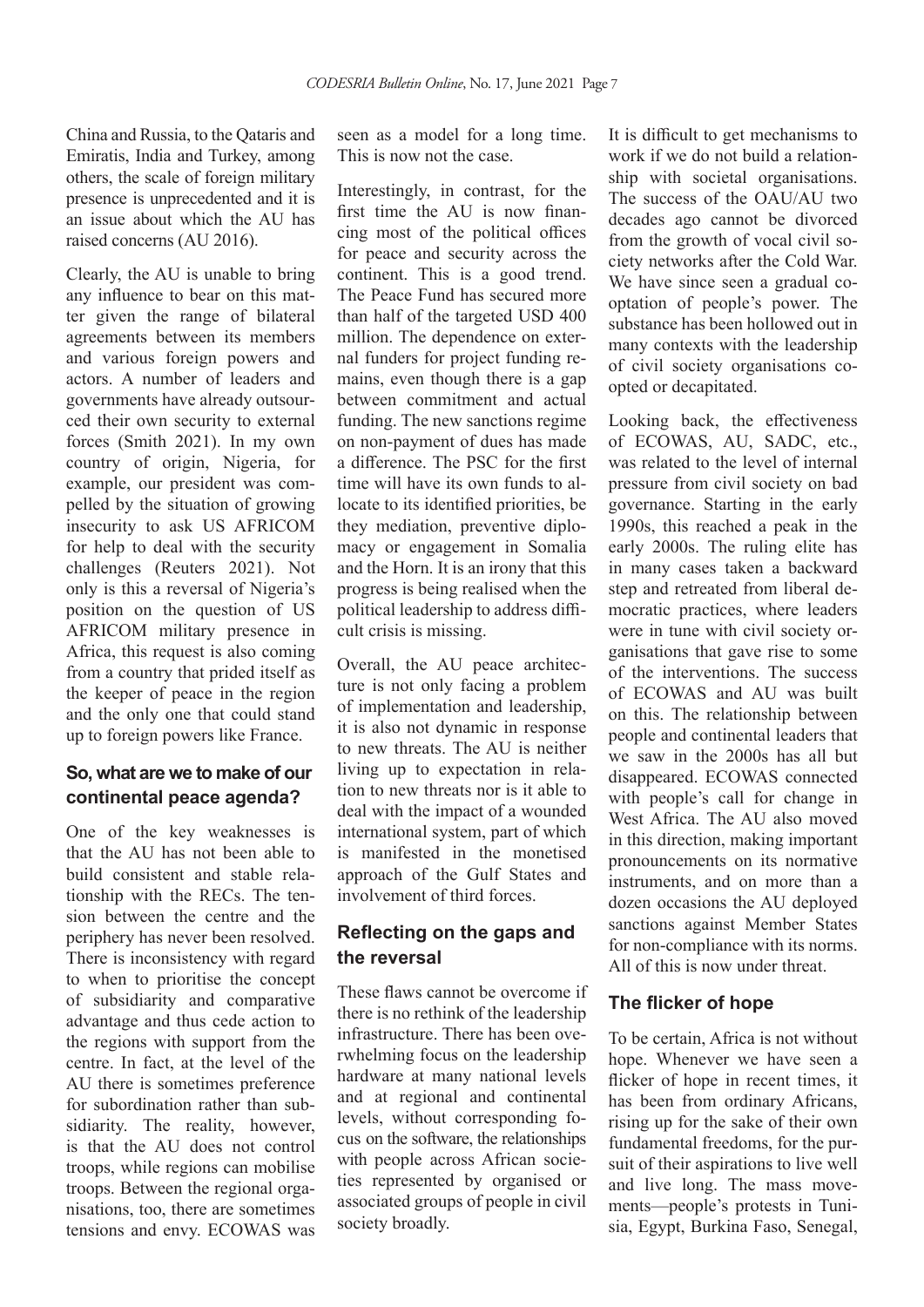Niger, Zimbabwe, Ethiopia, Nigeria, and of course Sudan—speak to the commitment and dedication of the people of Africa to take their destiny into their own hands, when leadership at all levels fails and when their leaders remain disconnected from their realities.

Sudan is worthy of a brief mention in this regard. African leaders rejected the International Criminal Court's indictment of Sudan's President Bashir (and others), accusing the ICC of bias against Africa; but they failed to empower their own justice mechanism. So, the people of Sudan stood up and took to the streets against all odds. Mass movements cannot be discounted. Sudan offers a good example, but with a caveat. Although former president Bashir was removed, the military structures are still intact. There are other experiences to learn from, whereby transitions remain militarised and the civil society valve can be shut as we saw in Egypt. Citizens in such contexts cannot yet sleep with both eyes closed. One eye must be open and watchful. In Tunisia, for example, the citizen movement has resisted counter-revolutionary actions on several occasions.

We seem to come full circle every generation. Beneficiaries of the mass movements and even liberation movements often end up on the other side. And they do not always remember where they have come from. Now, another generation is confronting its old heroes. Overall, citizens' movements are not in vain, nor must they be regarded as unconstitutional, but they are often prone to being hijacked by the very elite forces that failed them in the first instance. On rare occasions, the elite forces fail. In Senegal, Wade flouted all the norms and the subregions made a noise about it. But the electorate in that country was so

powerful that Wade was defeated at the ballot box.

#### **Looking forward**

So, where is Africa going? How can we pull back from the slide into a darker place? How can we reverse this trend and rebuild a better regional and continental infrastructure? It is sad to say that on this Africa Day, on the question of peace and leadership at official levels in Africa, there is no fully positive story and no power of example on the continent today. Our continent is crying out for leadership. Its people remain a strong pillar, but they have been neglected for too long.

Recalling President Thabo Mbeki's speech at the United Nations University more than two decades ago, the African Renaissance, in all its parts, can only succeed if its aims and objectives are defined by Africans themselves, if its programmes are designed by us and if we take responsibility for the success or failure of our policies (Mbeki 1998).

It is an important first step that Africa's leaders take responsibility collectively, and that they commit to re-taking ownership of Africa's security and development agenda. The missing pillar of the leadership infrastructure must be brought back and made stronger than ever. This software contains the lifeblood of leadership. And it is based on the relationship between leaders (managers of the hardware) and the rest of society. The experience of the last two decades tells us that we cannot just rely on a hollow leadership hardware. If there is commitment to the African peace agenda and to rebuilding a supporting continental peace architecture, every effort must be made to build a strong relationship with African people continentally.

Some proposals for doing this must include, among others:

- 1. A peace and security council that has non-state individuals who represent the voice of conscience (the same applies to the UN).
- 2. People's participation in the election of the members of the Commission, not least the Chairperson of the Commission. It should not be the case that at any point in time we do not have a pool of leaders from across society and government competing to lead the Commission. There is no shortage of expertise among African people and we should not be having candidates left unopposed.
- 3. The competency and commitment of those who will lead the Commission must be tested.
- 4. The African Parliament should be empowered to engage office-holders and people across the continent.
- 5. Ultimately, the question might even be asked whether a group of states committed to rebuilding the continental peace agenda might start on a clean slate and set the standards by which others join, a new form of peer review for continental peace.

Today's Africa Day is a moment of stocktaking—to revisit our common vision and the blueprint for the collective pursuit of prosperity, peace and the development of African peoples. In doing so, it has been necessary to highlight the painful reality of these times, but it is vitally important to look forward to the possibilities that the future holds if we commit to working together to rebuild our continent for the common future of Africa's peoples.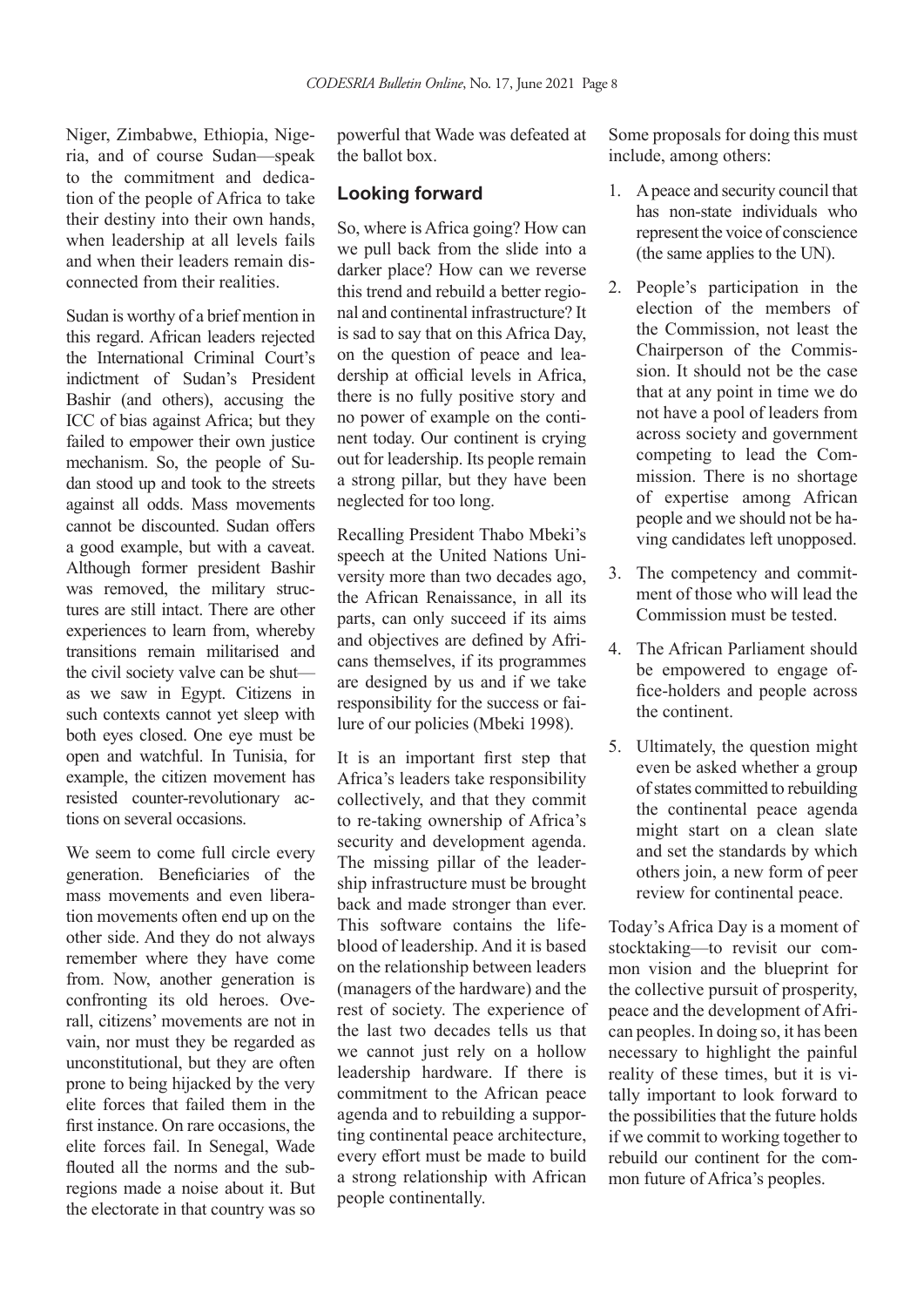#### **Bibliography**

- Abebe, A. K., 2020, Africa's Attempt to Abandon Practice of Presidents for Life Suffer Another Setback, The Conversation, 16 August. Available online at: https://theconversation. com/africas-attempts-to-abandonpractice-of-presidents-for-lifesuffer-another-setback-144434; Republished by International IDEA, 17 August 2020 at: https:// www.idea.int/news-media/ news/africas-attempts-abandonpractice-presidents-life-sufferanother-setback.
- AFP, 2021, UN Security Council to meet on Tigray, VoA News, 14 April. Available online at https:// www.voanews.com/africa/unsecurity-council-meet-tigray.
- African Union (AU), 2003, Protocol Relating to the Establishment of the Peace and Security Council of the African Union, 26 December. Available online at https://au.int/ sites/default/files/treaties/37293 treaty-0024 - protocol relating to the establishment of the peace and security council of the african union e.pdf.
- African Union (AU), 2008, Memorandum of Understanding on Cooperation in the Area of Peace and Security between the African Union, the Regional Economic Communities and the Coordinating Mechanisms of the Regional Standby Brigades of Eastern Africa and Northern Africa. Available online at http://www.peaceau.org/ uploads/mou-au-rec-eng.pdf.
- African Union (AU), 2016, Press Statement following 601st meeting of the Peace and Security Council, 30 May. Available online at: http://www.peaceau.org/uploads/ auc-601st-psc-meeting-on-earlywarning-30-may-2016.pdf.
- BBC Gambia, 2011, Ecowas Observers Boycott 'Unfair Poll', 23 November. Available online at: https:// www.bbc.co.uk/news/worldafrica-15851706.
- DW.com, 2021, Fact Check: Are Other Nations Involved In The War In Tigray?, DW.com, 19 March. Available online at https://www. dw.com/en/fact-check-are-othernations-involved-in-the-war-intigray/a-56891431.
- Jeune Afrique, 2020, Côte d'Ivoire: Gbagbo To Be Reinstated For Polls, Says African Human Rights Court, The Africa Report, 30 September. Available online at https://www.theafricareport. com/43817/cote-divoire-gbagboto-be-reinstated-for-polls-saysafrican-human-rights-court/.
- Lynch, C. and Gramer, R., 2020, U.N. Fears Ethiopia Purging Ethnic Tigrayan Officers from Its Peacekeeping Missions, Foreign Policy, 23 November. Available online athttps://foreignpolicy. com/2020/11/23/un-ethiopiapurging-tigrayan-officerspeacekeeping-missions/.
- Mbeki, T., 1998, The African Renaissance, South Africa and the World, South African Deputy President speaks at the United Nations University, 9 April, Available online at: https://archive. unu.edu/unupress/mbeki.html.
- Murithi, T., 2012, Briefing: The African Union at Ten: An Appraisal, African Affairs, Vol. 111, No. 445, pp. 662–9.
- Nantulya, C. K. and Charbonneau, L., 2021, UN Security Council needs A3's Leadership on African Crises, Mail and Guardian, 23 March. Available online at https://mg.co. za/africa/2021-03-23-un-securitycouncil-needs-a3s-leadership-onafrican-crises/.
- Neethling, T., 2020, Why Foreign Forces Are Scrambling to Set Up Military Bases In Africa, The Conversation, 15 September. Available online at https://theconversation.com/whyforeign-countries-are-scramblingto-set-up-bases-in-africa-146032.
- Nichols, M., U.N. Security Council, For First Time, Declares Concern About Ethiopia's Tigray, Reuters, 22 April. Available online at https://

www.reuters.com/world/africa/ un-security-council-notes-concernover-humanitarian-situationtigray-2021-04-22/.

- Olonisakin, 'F., 2020, Leadership in Crisis: Markers of Sustained Influence for Societal Mobilisation in Response to COVID-19, Framing Paper for ALC COVID-19 Research, African Leadership Centre Working Paper, April.
- Olonisakin, 'F. and Murday, L., 2021, Leadership in a multipolar world: Why COVID has demonstrated the need to rethink global and national leadership infrastructure, Paper prepared for Global Build Better Report, School of Global Affairs, King's College London, May.
- Reuters, 2021, Nigeria Urges US to Move Africa Command to the Continent, Reuters, 27 April. Available online at: https://www.reuters.com/world/ africa/nigeria-urges-us-moveafrica-command-headquarterscontinent-2021-04-27/.
- Smith, P., 2021, US/China/France: Africa's Security Woes Complicated by Foreign Boots, The Africa Report, 10 May. Available online at https:// www.theafricareport.com/86537/uschina-france-africas-security-woescomplicated-by-foreign-boots/.
- Solomon, S., 2020, Expert: No Evidence UAE Drones Are Being Used in Ethiopia's Tigray Conflict, VoA News, 10 December. Available online at https://www.voanews. com/africa/expert-no-evidenceuae-drones-are-being-usedethiopias-tigray-conflict.
- Vines, A., 2013, A Decade of African Peace and Security Architecture, International Affairs, Vol. 89, No. 1, p. 90.
- Walsh, D., 2021, Changing Tack, US Sanctions Ethiopia over Abuses in Tigray War, New York Times, 24 May. Available online at: https://www.nytimes. com/2021/05/24/world/africa/ ethiopia-us-sanctions-tigray.html.